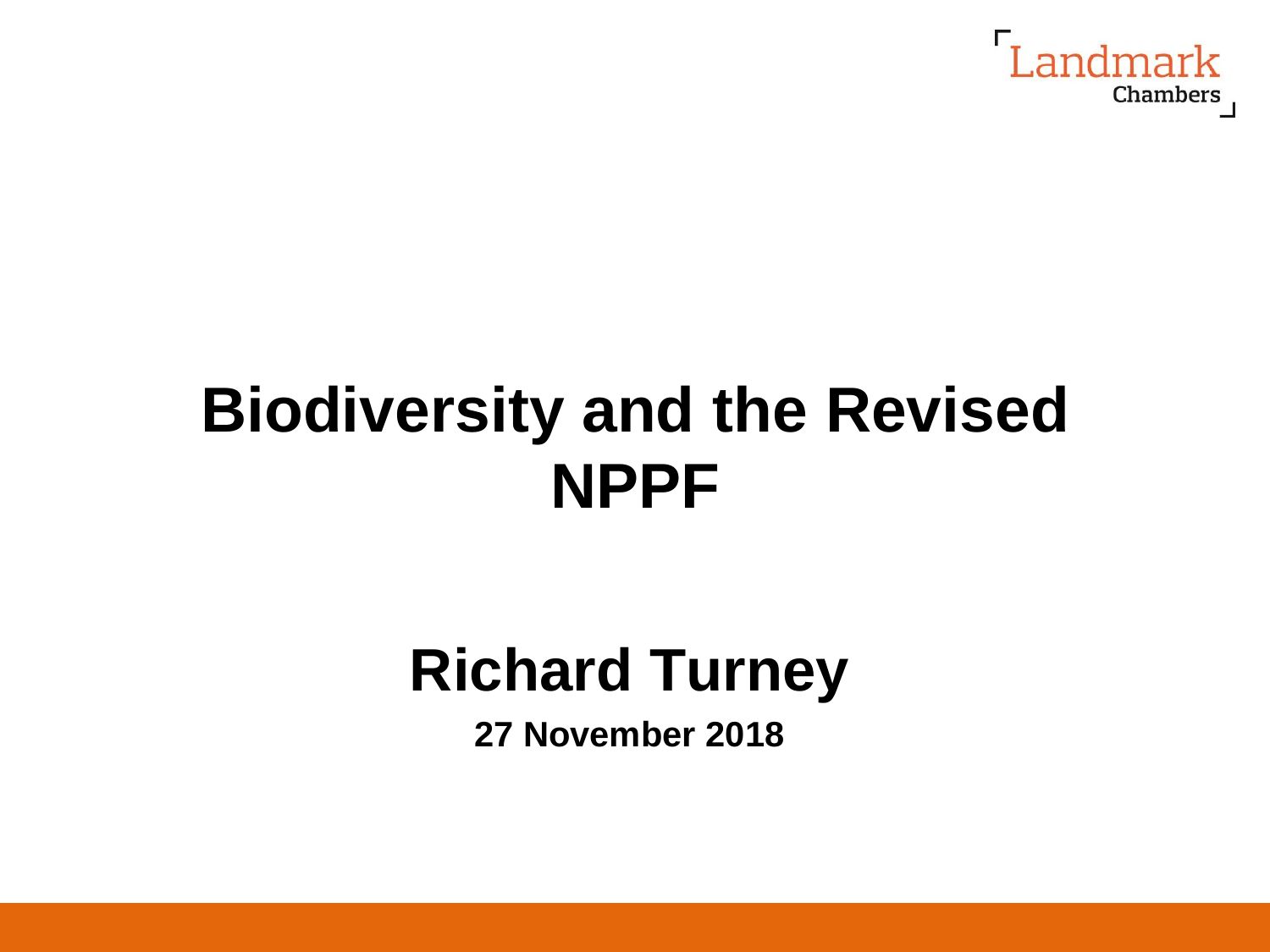

#### **Key themes**

- Safeguarding biodiversity
- Planning for net gains for biodiversity
- Ancient woodland and aged/veteran trees
- Brownfield land and biodiversity
- The operation of the presumption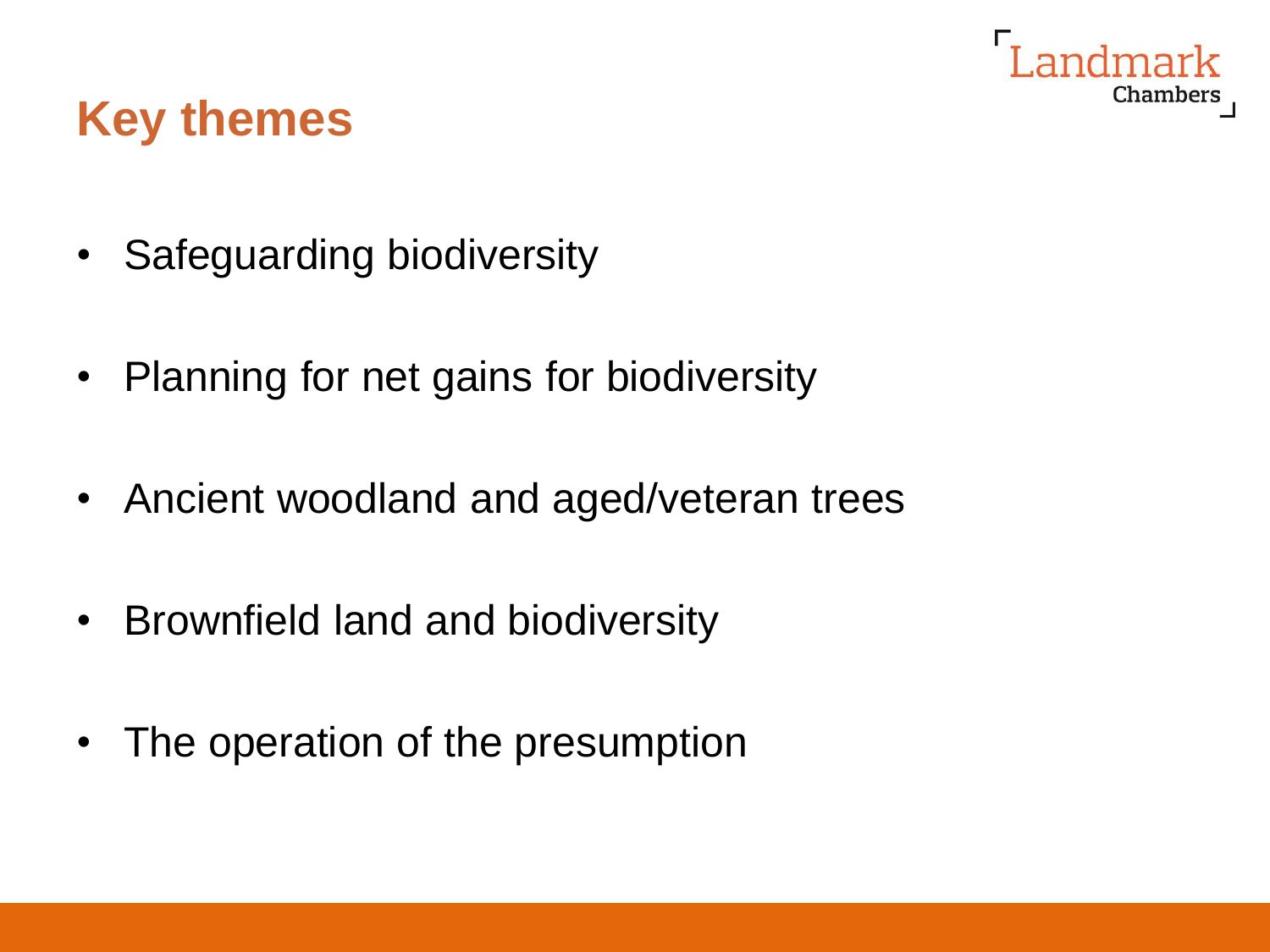#### Landmark Chambers **Policy change or change of emphasis? (1)**

#### Consultation document

- "This chapter has been updated to align with the 25 Year Environment Plan. It includes additional policy on strengthening existing networks of habitats and taking air quality fully into account..."
- "Paragraph [175c] of the revised Framework strengthens protection for ancient woodland and other irreplaceable habitats... This policy strikes a balance between protecting these important natural assets, while allowing development to proceed in the very limited circumstances where it would have significant public benefits, but we welcome views on this during the consultation period."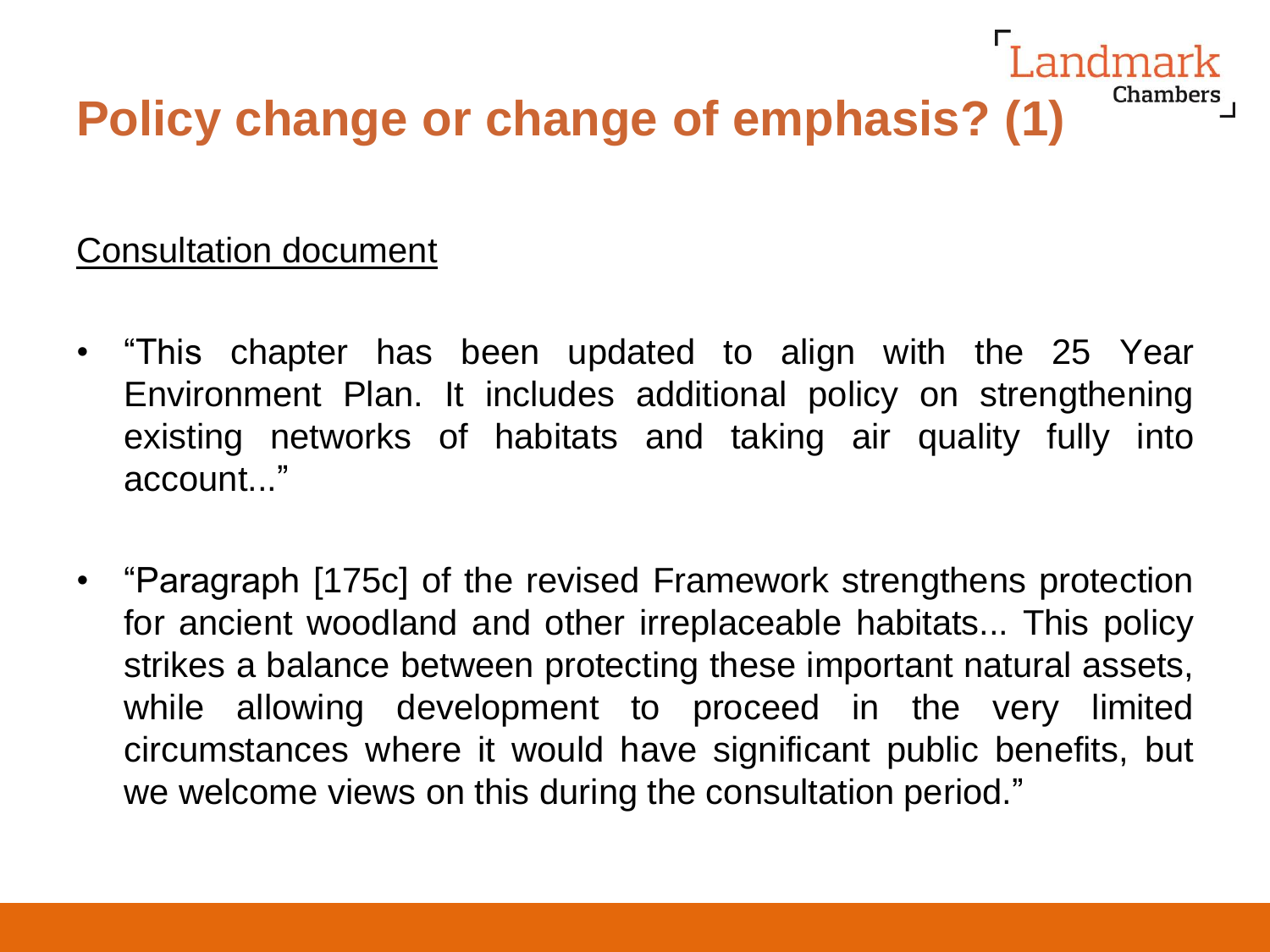## **Policy change or change of emphasis? (2)**

#### Response to consultation

"In response to the campaigns relating to this chapter and other responses received we have:

andmark

Chambers

• Strengthened protection for ancient and veteran trees by including them as 'irreplaceable habitats', so that the 'wholly exceptional reasons' test in paragraph 175c) applies to both ancient woodland and ancient and veteran trees. 'Aged trees' has been changed to 'ancient trees' to align with existing terminology used by Natural England.

• Reinstated wording that makes clear that National Parks, the Broads and Areas of Outstanding Natural Beauty have the highest status of protection in relation to landscape and scenic beauty, and made clear the scale of development that may be appropriate within them.

• Explicitly referred to locally designated wildlife sites in the policies relating to biodiversity."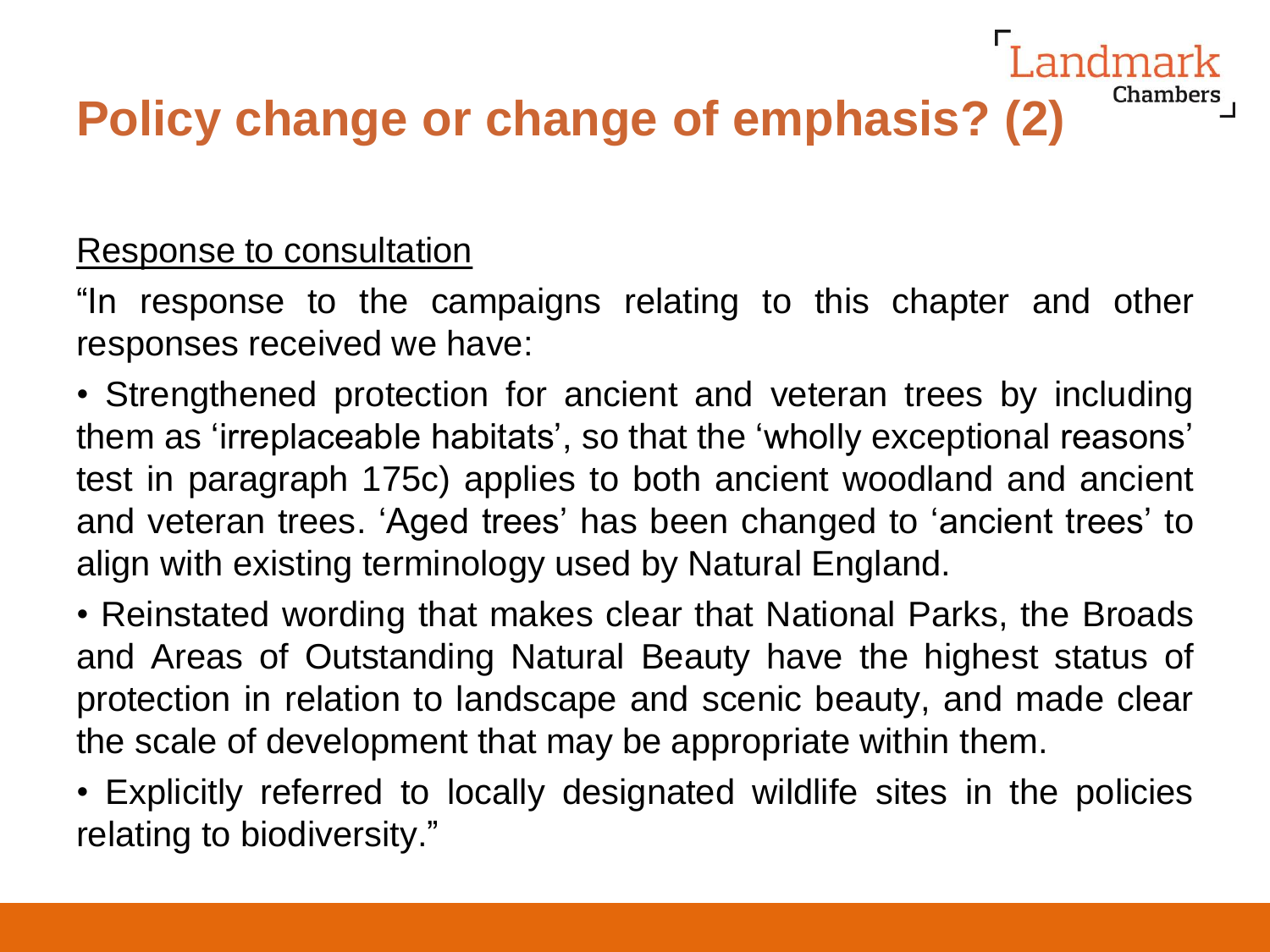#### **Safeguarding biodiversity**

• "protecting and enhancing... sites of biodiversity... value" (in a manner commensurate with their statutory status or identified quality in the development plan) (paragraph 170)

**Landmark** 

Chambers

- Plans should "safeguard" components of local wildlife-rich habitats and wider ecological networks, including the hierarchy of international, national and locally designated sites of importance for biodiversity (174(a))
- Includes "areas identified by national and local partnerships for habitat management, enhancement, restoration or creation"
- Mitigation hierarchy remains as per old NPPF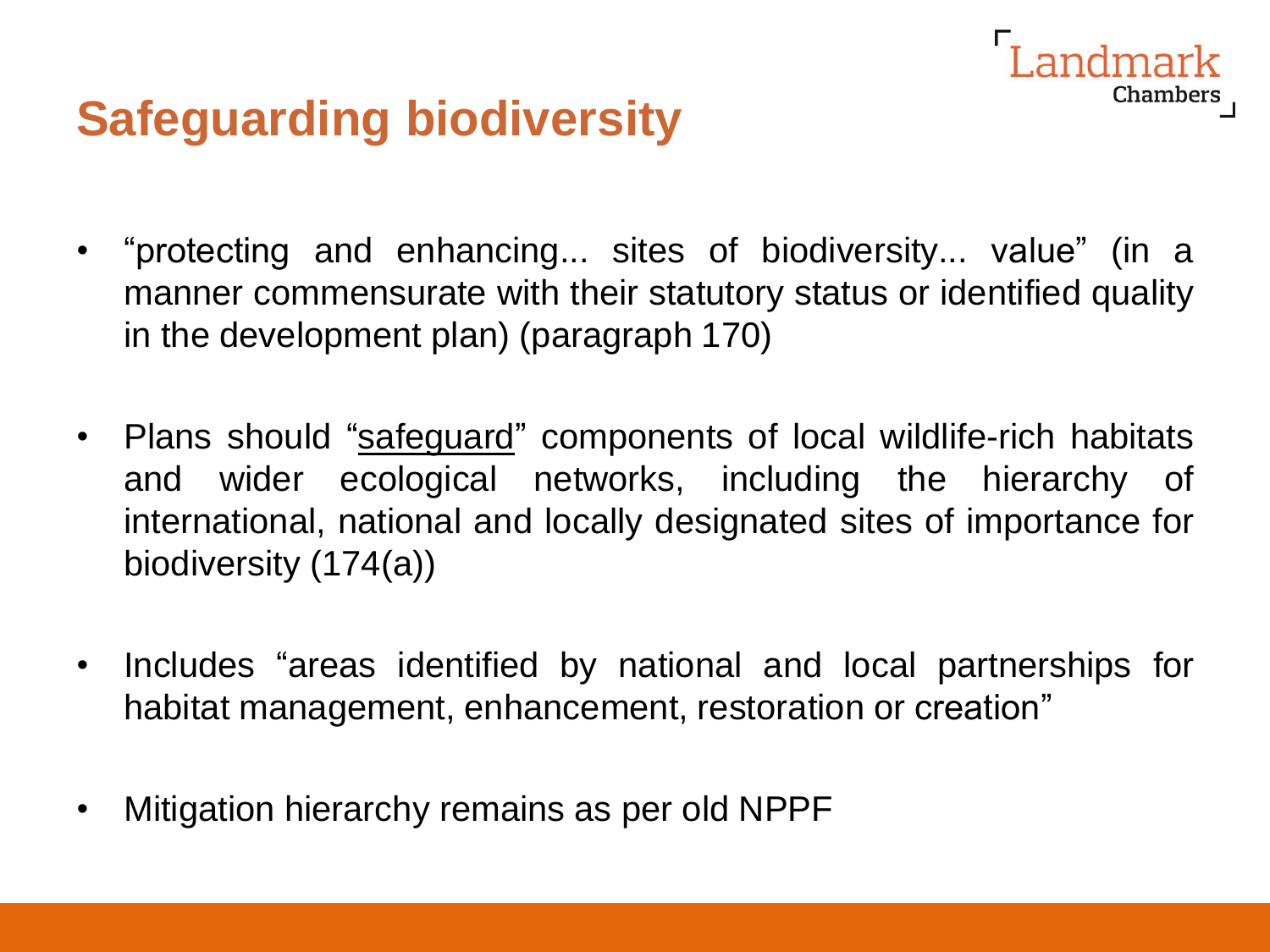## **Planning for net gains (1)**

- No longer optional?
- Old paragraph 109 "providing net gains in biodiversity *where possible*"
- Now "minimising impacts on and providing net gains for biodiversity" (170)

Chamber

• Plans should "identify and pursue opportunities *for securing measurable net gains for biodiversity*" (174(b)) – previously "identify suitable indicators for monitoring biodiversity"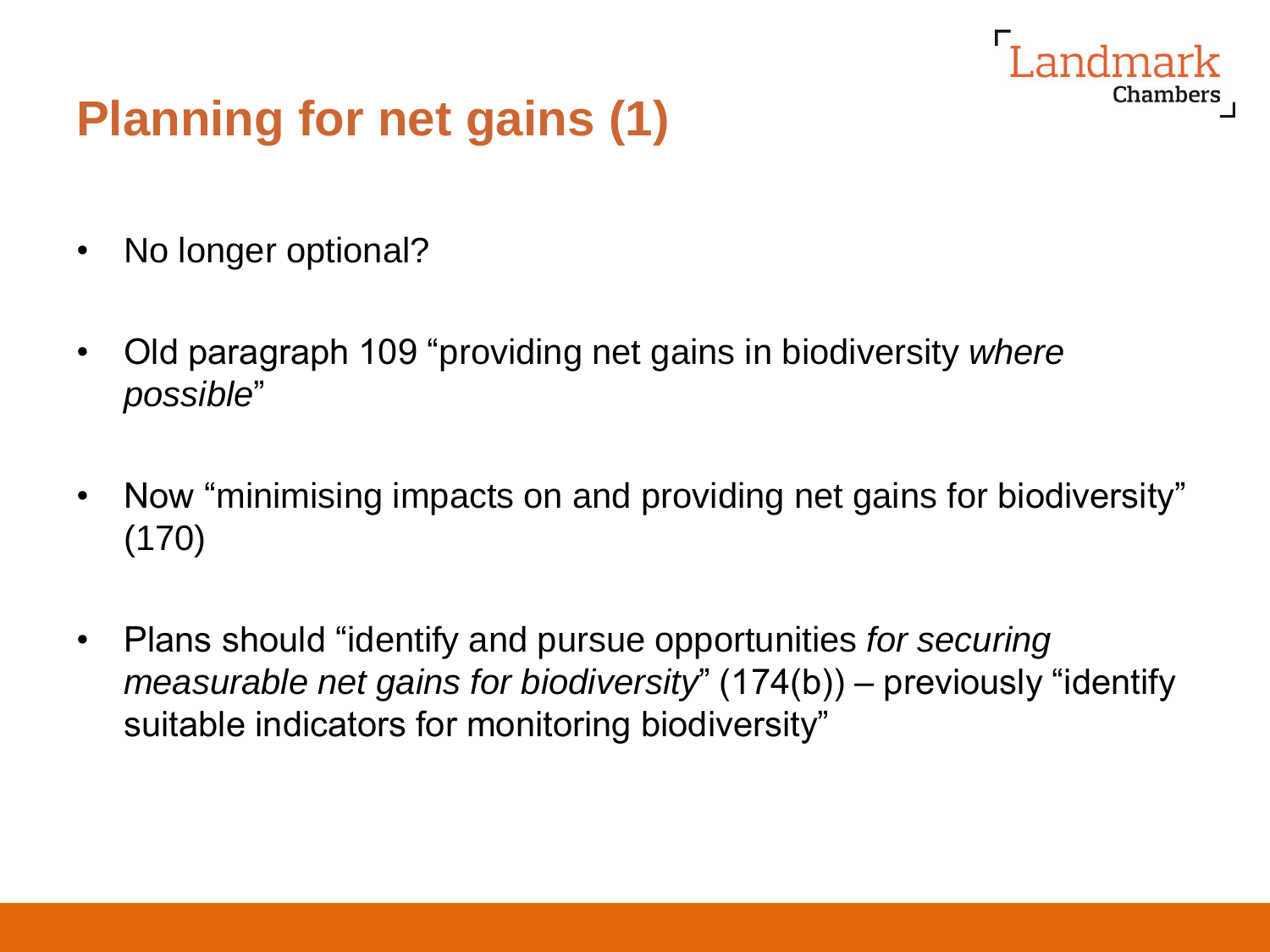### **Planning for net gains (2)**

• "opportunities to incorporate biodiversity improvements in and around developments should be encouraged, *especially where this can secure measurable net gains for biodiversity*"

Chamber:

• Note also reference to "recognising natural capital" (170)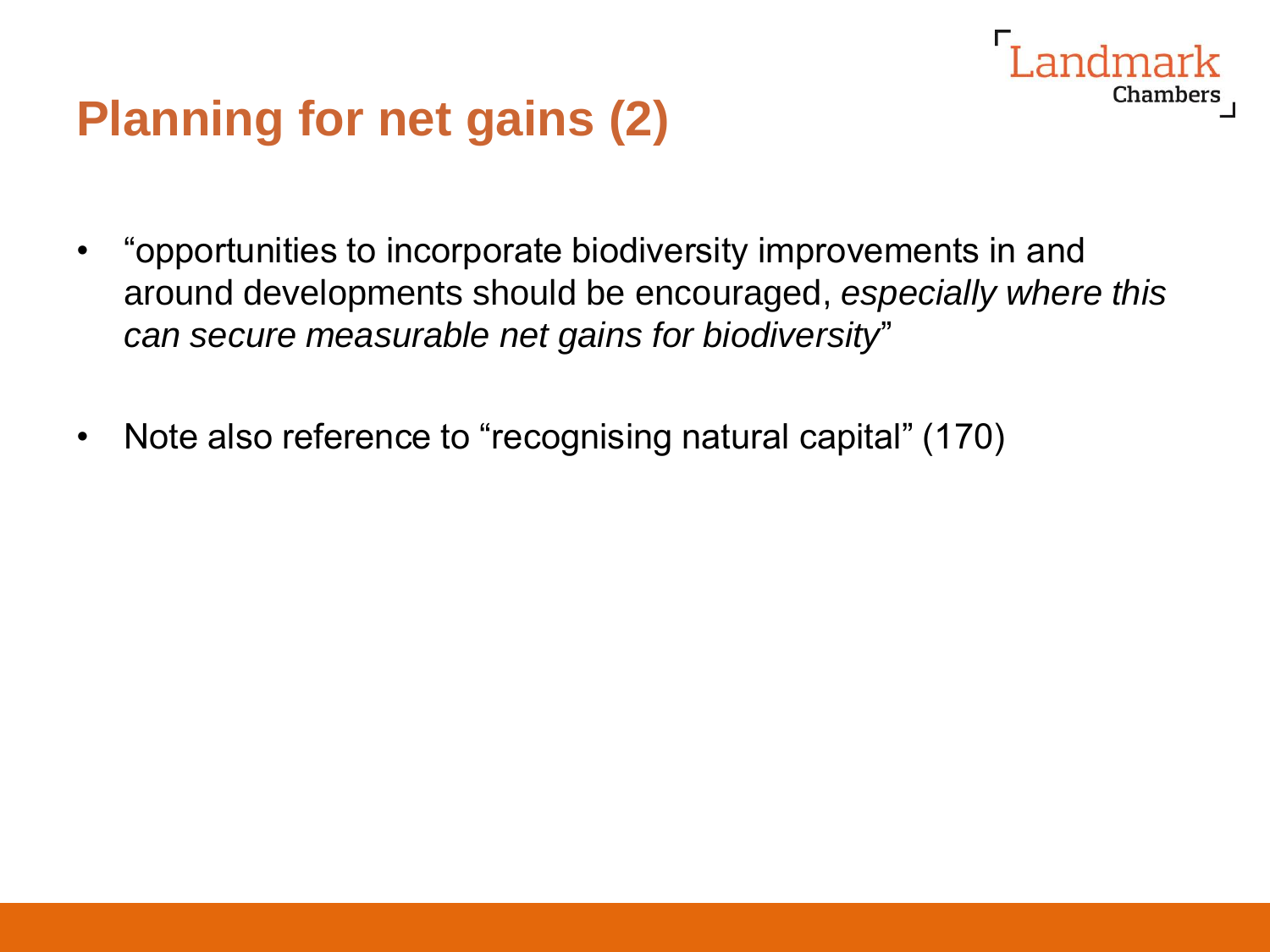

#### **Ancient woodland**

- Apparent change of policy:
	- Previously refuse "unless the need for, and benefits of, the development in that location *clearly outweigh* the loss"
	- Now "should be refused, unless there are *wholly exceptional reasons* and a suitable compensation strategy exists"
	- FN58 intriguing (and confusing) "For example, infrastructure projects (including nationally significant infrastructure projects, orders under the Transport and Works Act and hybrid bills), where the public benefit would clearly outweigh the loss or deterioration of habitat."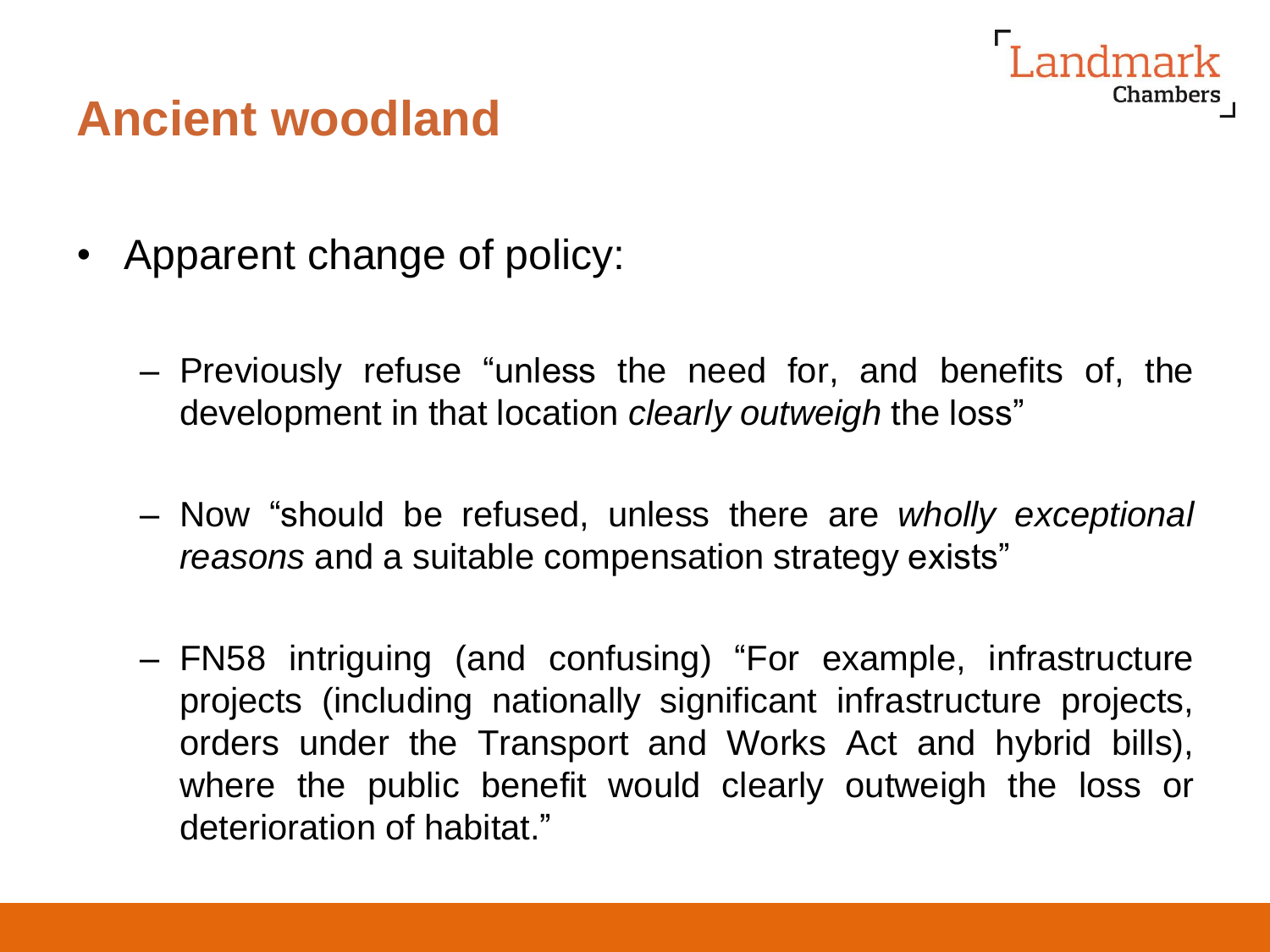# Chamber

## **Ancient woodland (2)**

- Practical application of "clearly outweigh"
	- Benefits of woodland management/enhancement weighed in
	- Need for development and need for loss sufficient e.g. housing land supply shortfall plus loss required for site access
- Can the same approach be expected under Revised NPPF?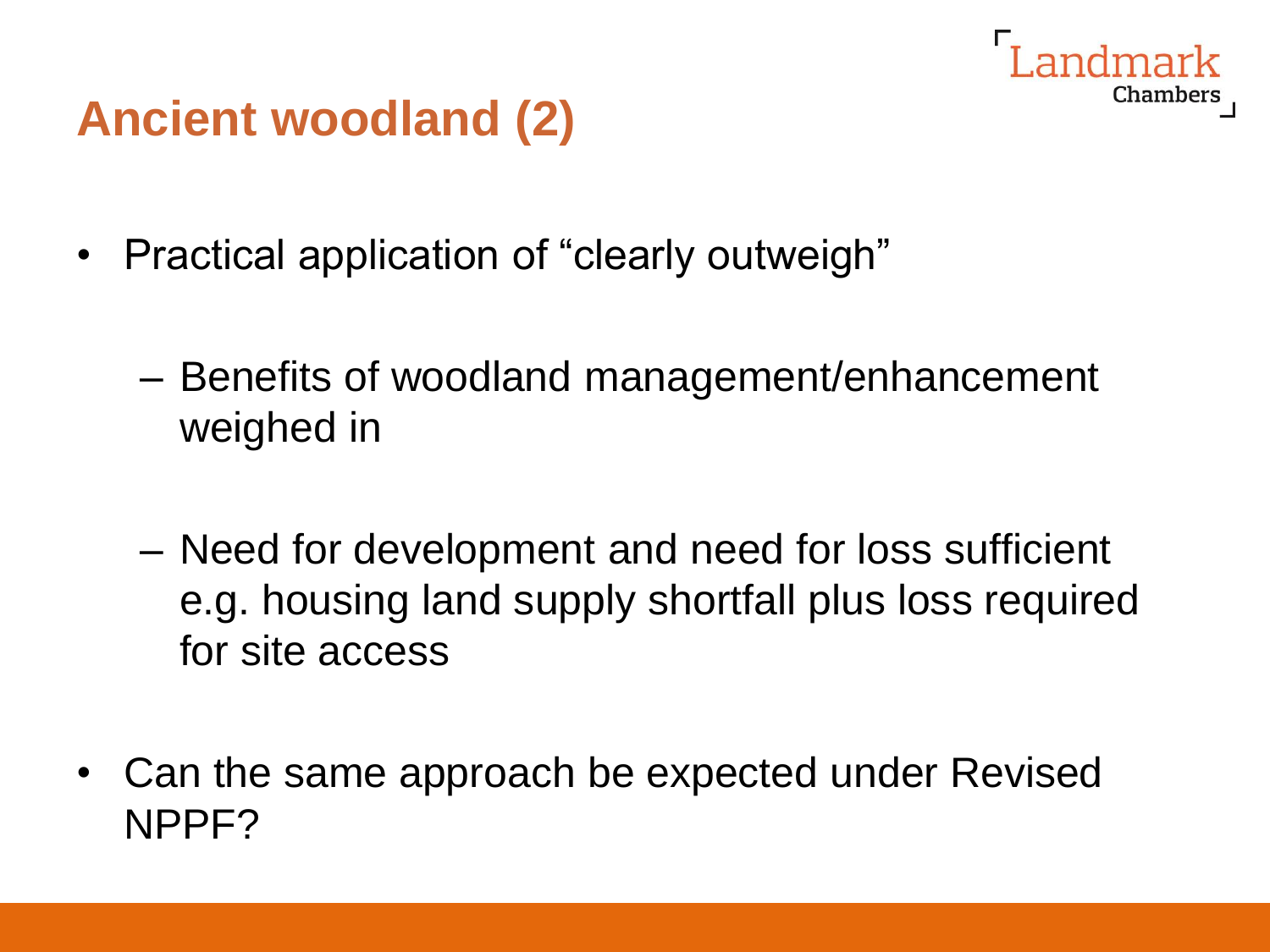#### **Brownfield land and biodiversity**

• New paragraph 117 plus FN44 provides that "policies should set out a clear strategy for accommodating objectively assessed needs, in a way that makes as much use as possible of previously-developed or 'brownfield' land... Except where this would conflict with other policies in this Framework, including *causing harm to designated sites of importance for biodiversity*."

Chambers

- *Cf* Old NPPF para 17 and 111 "re-using land that has been previously developed (brownfield land), provided that it is not of high environmental value"
- Does reference to "designated sites" mean that the policy is more permissive of brownfield development where ecological loss would occur?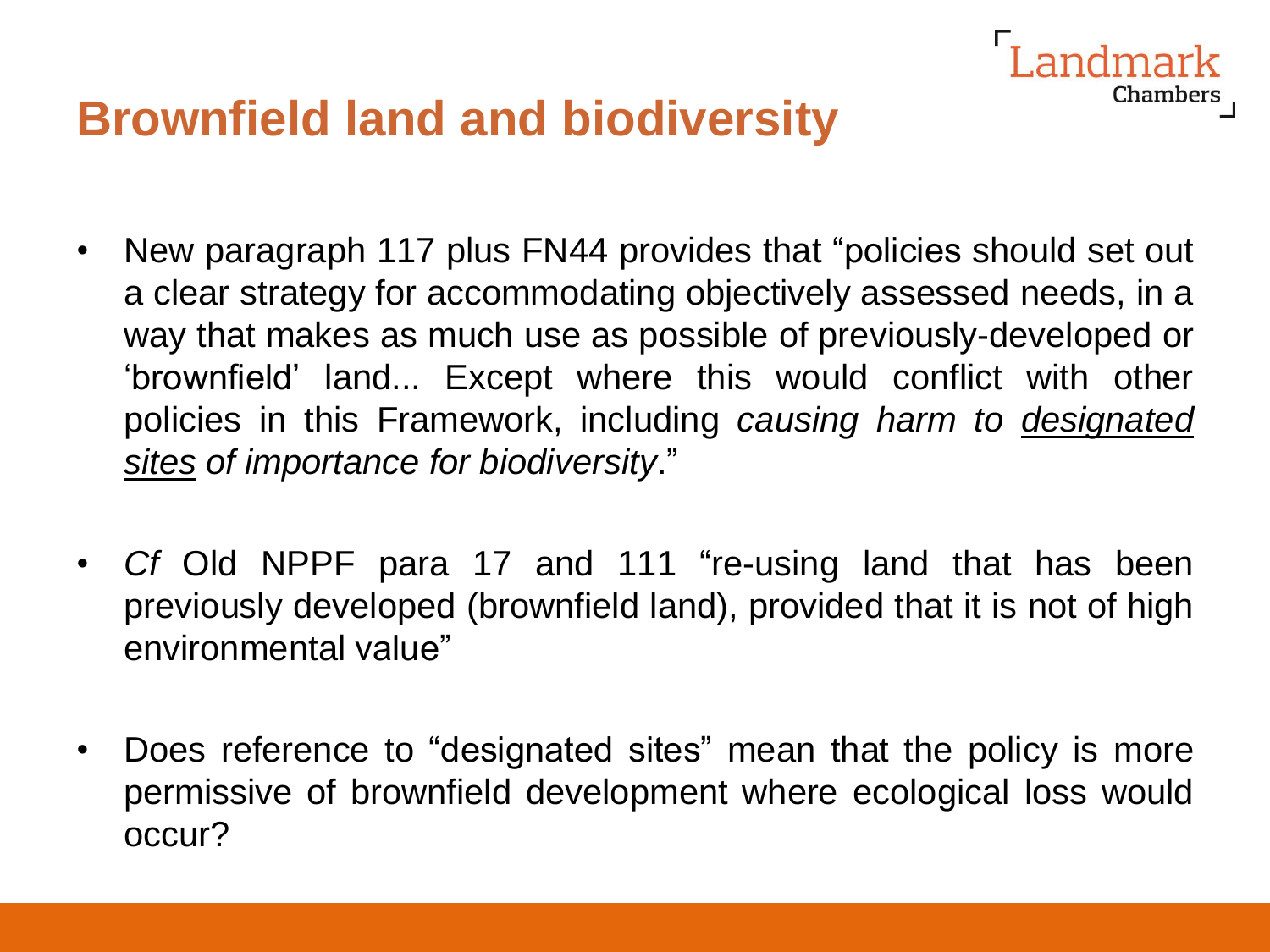#### andmark Chambers

#### **The presumption**

- Paragraph 177 unchanged ("The presumption in favour of sustainable development does not apply where development requiring appropriate assessment because of its potential impact on a habitats site is being planned or determined")
- NB *People Over Wind* and Government's decision not to accommodate the decision in the revised NPPF
- Footnote 6 (disapplication of presumption) mirrors old FN9 in respect of SSSIs (noting 175(b) "development on land within or outside a Site of Special Scientific Interest, and which is likely to have an adverse effect on it (either individually or in combination with other developments), should not normally be permitted")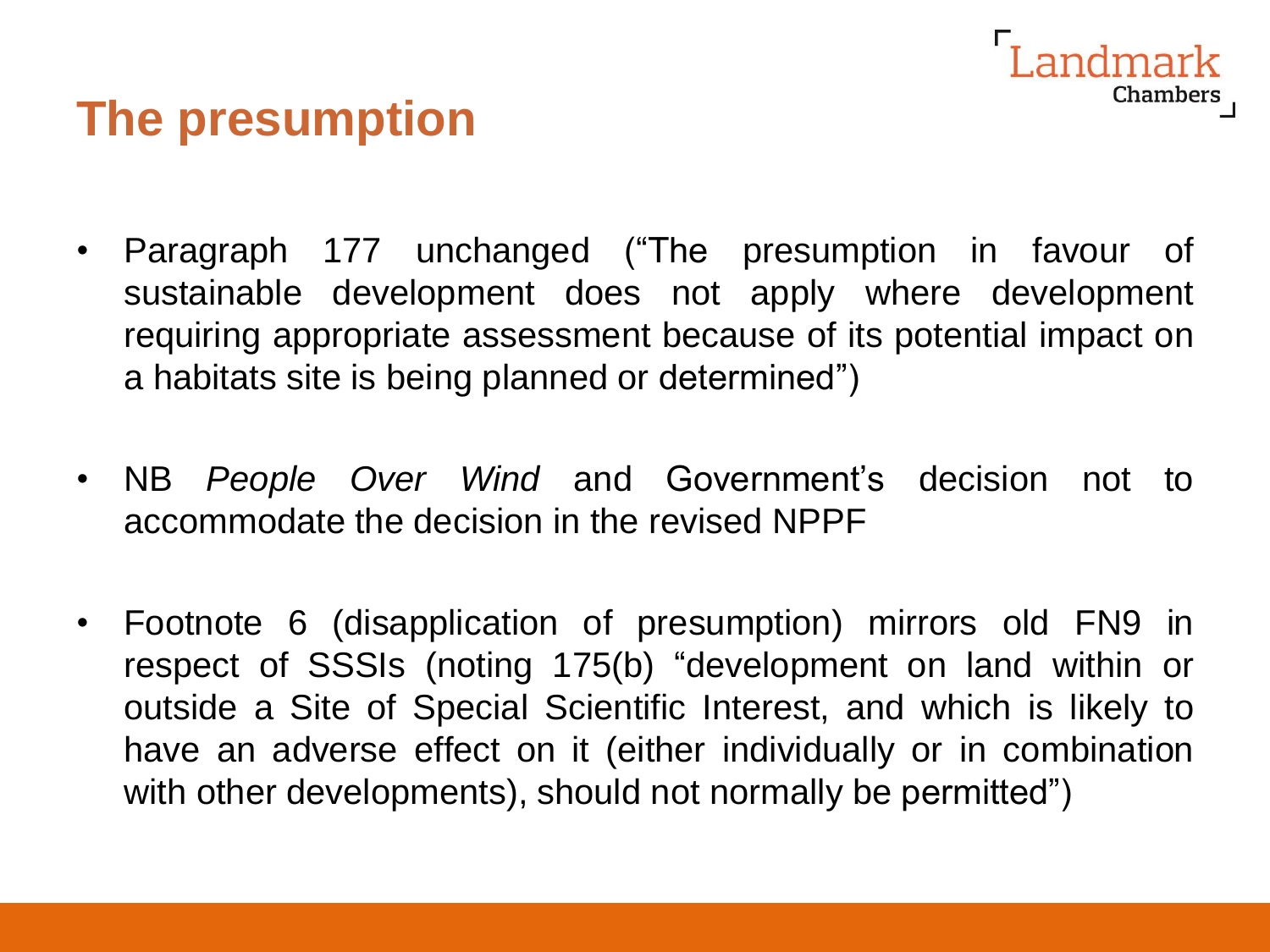

#### **Conclusions**

- A subtle shift on safeguarding and net gains
- A potentially important shift on ancient woodland
- Operation of presumption is unchanged in terms but in practice there are significant issues